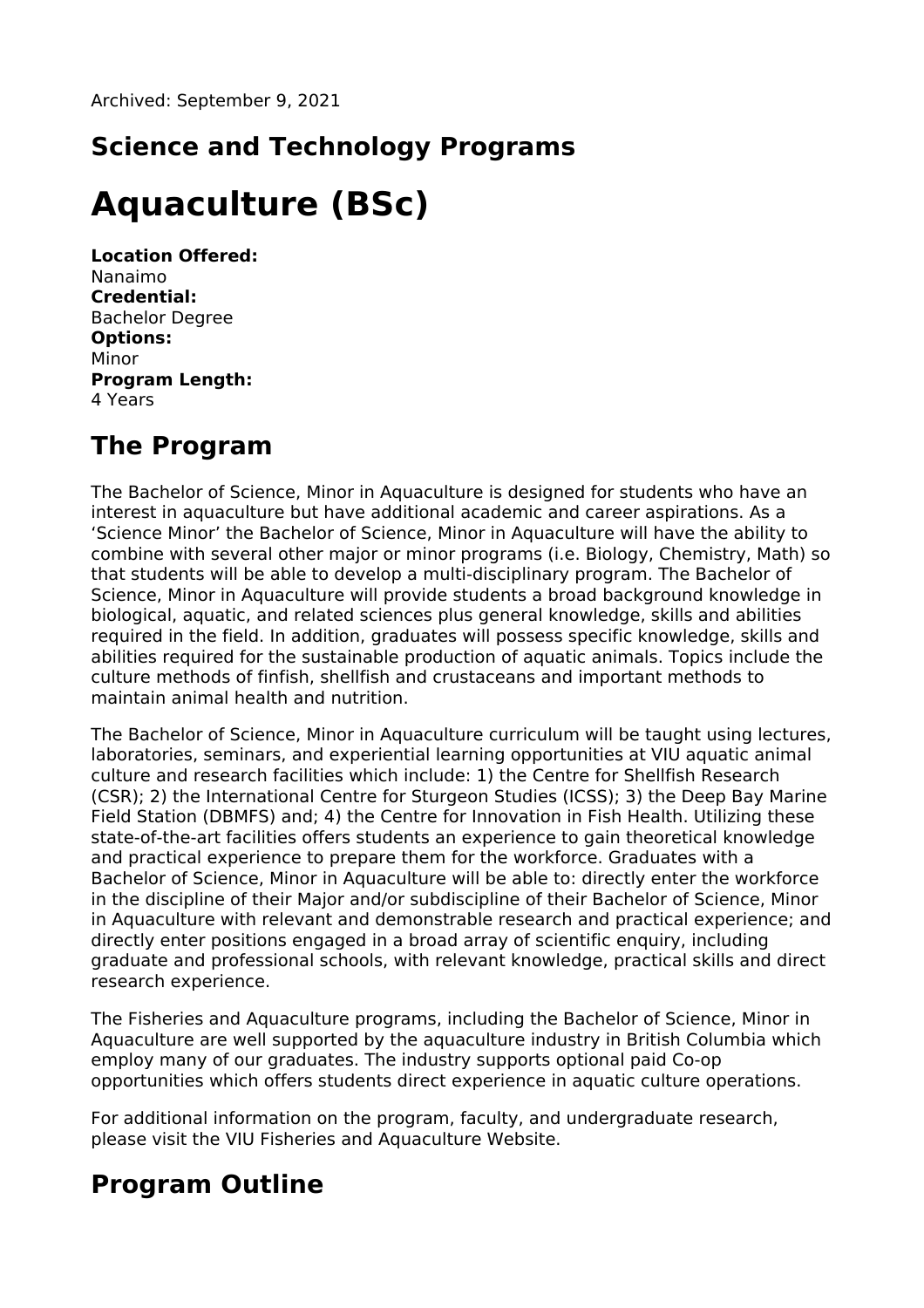#### **Requirements for a Minor**

BSc Minor students must fulfill all Institutional B.Sc. Degree Requirements, including Degree English Requirements and courses listed below.

### **Core Courses**

| Years 1 and 2                                                                                                                                                                                      | <b>Credits</b> |
|----------------------------------------------------------------------------------------------------------------------------------------------------------------------------------------------------|----------------|
| BIOL 121 - (Introductory Zoology)                                                                                                                                                                  | 4              |
| BIOL 123 - (Introduction to Cellular and Molecular Biology)                                                                                                                                        | 4              |
| Select one of the following pairs (CHEM 142 is recommended):<br>CHEM 140 - (Chemistry Fundamentals I) and,<br>CHEM 141 - (Chemistry Fundamentals II) or,<br>CHEM 142 - (Chemistry Fundamentals II) | 8              |
| Select one of (MATH 203 is recommended):<br>MATH 203 - (Biometrics)<br>MATH 211 - (Fundamentals of Statistics I)                                                                                   |                |
| AQUA 101 - (Introduction to Aquaculture)                                                                                                                                                           |                |
| CHEM 212 - (Environmental Chemical Analysis)                                                                                                                                                       | 3              |
| <b>Total Credits</b>                                                                                                                                                                               | 25             |

| Years 3 and 4                                            | Credits |
|----------------------------------------------------------|---------|
| AQUA 323 - (Invertebrate Aquaculture)                    |         |
| AQUA 328 - (Methods and Techniques of Finfish Culture)   |         |
| AQUA 332 - (Finfish, Shellfish and Crustacean Nutrition) |         |
| AQUA 342 - (Finfish, Shellfish and Crustacean Health)    |         |
| AQUA 375 - (Recirculating Aquaculture Systems (RAS))     |         |
| GEOG 356 - (Policy, Resources and Sustainability)        |         |
| MGMT 381 - (Entre/Intrapreneurship)                      | з       |
| <b>Total Credits</b>                                     | 21      |
| <b>Total Program Credits</b>                             | 46      |

### **Admission Requirements**

#### **BSc General Admission Requirements**

- General admission requirements apply.
- A minimum "B" grade in either Pre-calculus 12 or Principles of Mathematics 12.

#### **Notes on Admission Requirements**

- Courses in first year have different prerequisites. To satisfy all first year course prerequisites, students must complete all of the following B.C. Secondary School course requirements:
	- A minimum grade of "C" in English 12;
	- A minimum grade of "C+" in each of Biology 11 or 12, Chemistry 11 and 12; and
	- A minimum grade of "B" in Mathematics 12 (Pre-calculus 12 or Principles of Mathematics 12).
- Students who do not satisfy all of the first-year course prerequisites will not likely be able to complete the full degree program in four years. Students who are lacking any or all of the first-year course prerequisites should speak with a VIU